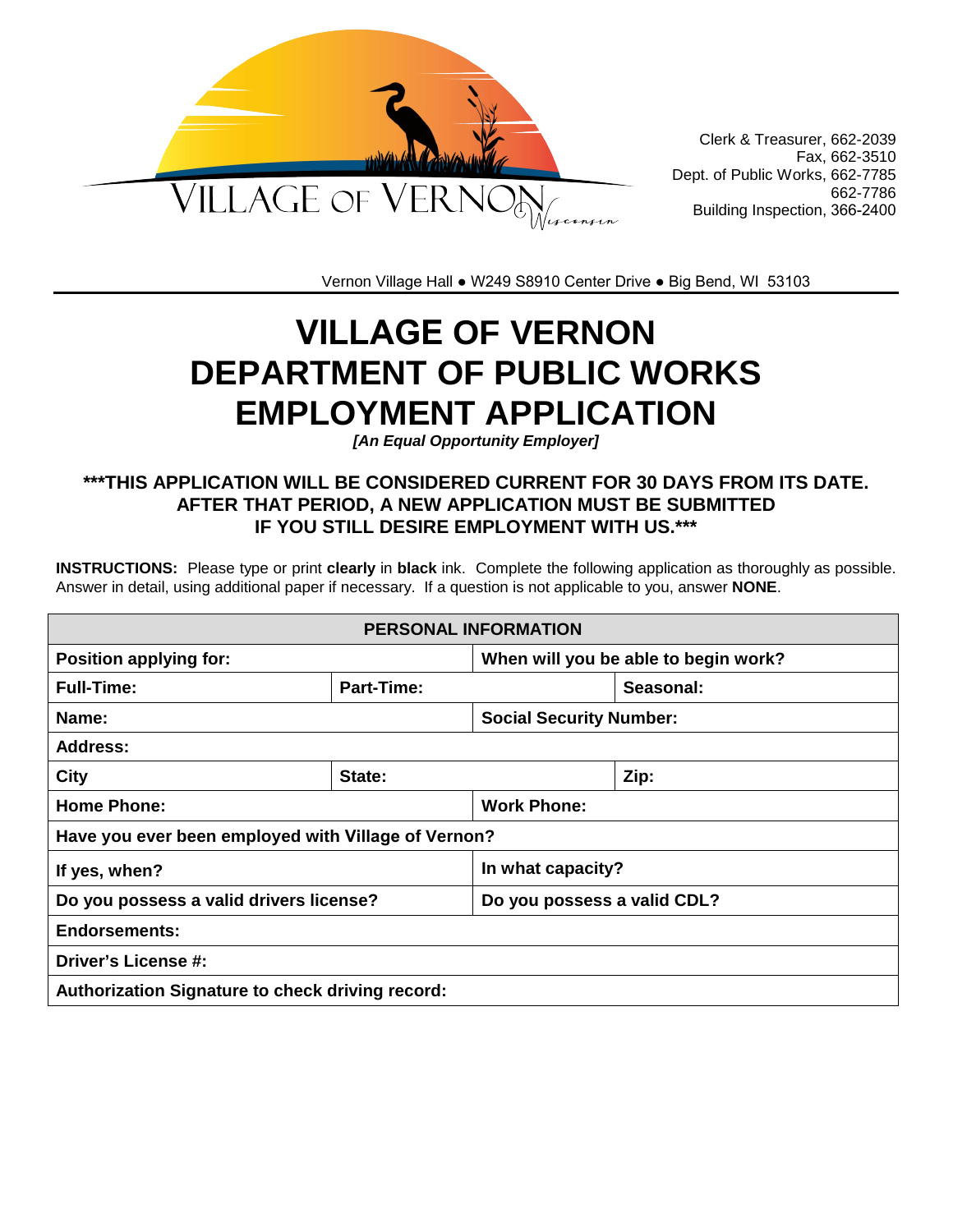### **Village of Vernon Employment Application**

| <b>EDUCATION INFORMATION</b>                                  |                                     |  |  |
|---------------------------------------------------------------|-------------------------------------|--|--|
| Are you a high school graduate?                               | If yes, what year did you graduate? |  |  |
| Name of school:                                               | Location of school:                 |  |  |
| If no, have you passed a high school equivalency or GED test? |                                     |  |  |
| Name testing location:<br><b>Location of test:</b>            |                                     |  |  |

| <b>Technical School or</b><br><b>University</b> | <b>Years Completed</b> | <b>Course of Study</b> | <b>Degree</b> |
|-------------------------------------------------|------------------------|------------------------|---------------|
|                                                 |                        |                        |               |
|                                                 |                        |                        |               |
|                                                 |                        |                        |               |
|                                                 |                        |                        |               |

**List any additional training or special skills, which are relevant to the position for which you are applying for.** 

- •
- •
- 
- •

| <b>EMPLOYMENT HISTORY</b><br>(List the most recent first) |                        |                       |      |     |
|-----------------------------------------------------------|------------------------|-----------------------|------|-----|
| <b>Company/Employer Name:</b>                             |                        |                       |      |     |
| <b>Address:</b>                                           |                        |                       |      |     |
| City:                                                     | State:                 |                       | Zip: |     |
| <b>Phone Number:</b>                                      | <b>Position Title:</b> |                       |      |     |
| <b>Name and Title of Supervisor:</b>                      |                        |                       |      |     |
| <b>Starting Date:</b><br><b>Ending Date:</b>              |                        |                       |      |     |
| <b>Starting Salary:</b>                                   |                        | <b>Ending Salary:</b> |      |     |
| <b>Primary Duties:</b>                                    |                        |                       |      |     |
|                                                           |                        |                       |      |     |
| <b>Reason for Leaving:</b>                                |                        |                       |      |     |
| May we contact your current<br>employer?                  | Yes:                   |                       |      | No: |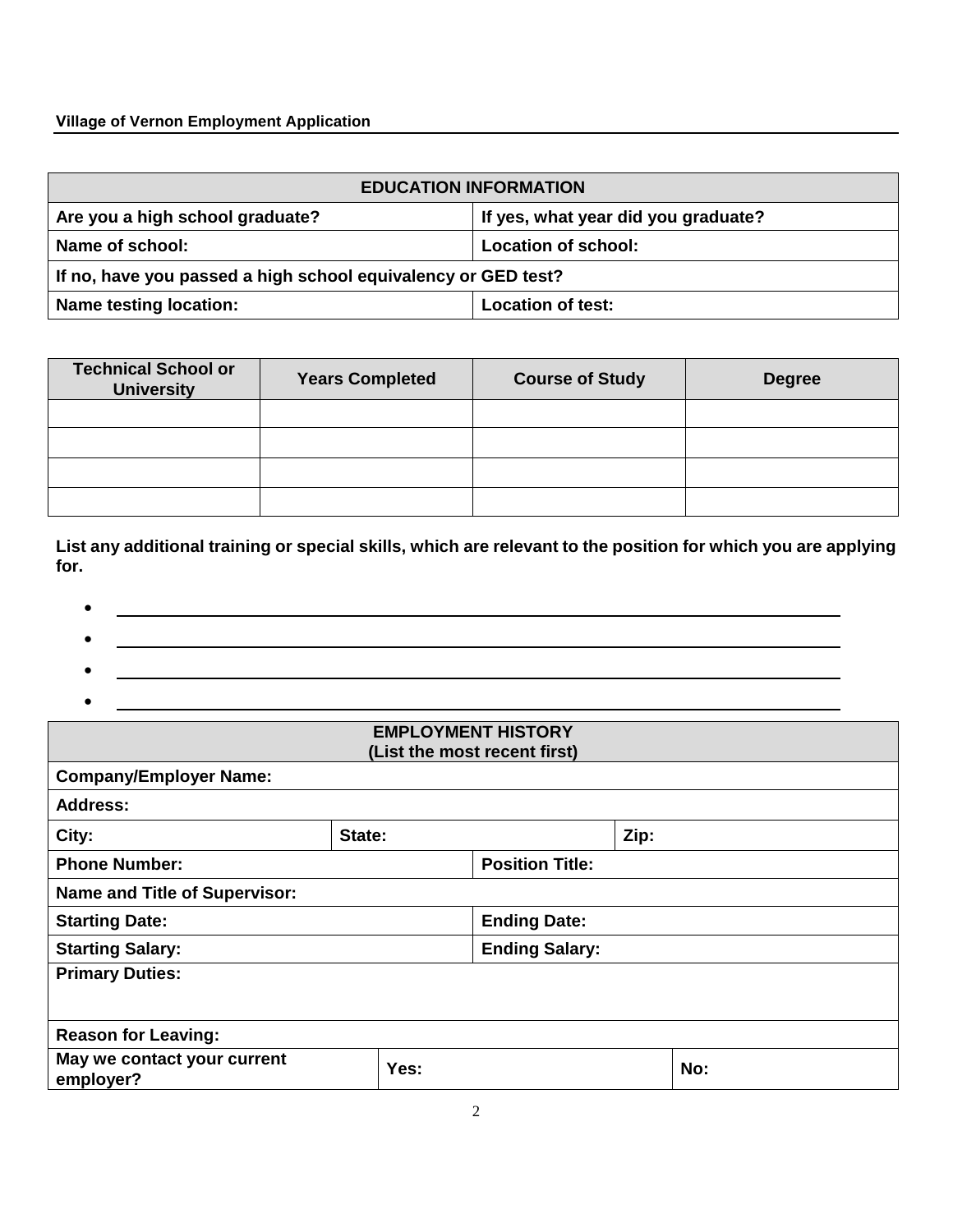# **Village of Vernon Employment Application**

| <b>EMPLOYMENT HISTORY</b>                                                                                    |                           |                        |      |  |
|--------------------------------------------------------------------------------------------------------------|---------------------------|------------------------|------|--|
| <b>Company/Employer Name:</b>                                                                                |                           |                        |      |  |
| <b>Address:</b>                                                                                              |                           |                        |      |  |
| City:                                                                                                        | State:                    |                        | Zip: |  |
| <b>Phone Number:</b>                                                                                         |                           | <b>Position Title:</b> |      |  |
| <b>Name and Title of Supervisor:</b>                                                                         |                           |                        |      |  |
| <b>Starting Date:</b>                                                                                        |                           | <b>Ending Date:</b>    |      |  |
| <b>Starting Salary:</b>                                                                                      |                           | <b>Ending Salary:</b>  |      |  |
| <b>Primary Duties:</b>                                                                                       |                           |                        |      |  |
|                                                                                                              |                           |                        |      |  |
| <b>Reason for Leaving:</b>                                                                                   |                           |                        |      |  |
|                                                                                                              |                           |                        |      |  |
|                                                                                                              | <b>EMPLOYMENT HISTORY</b> |                        |      |  |
| <b>Company/Employer Name:</b>                                                                                |                           |                        |      |  |
| <b>Address:</b>                                                                                              |                           |                        |      |  |
| City:                                                                                                        | State:                    |                        | Zip: |  |
| <b>Phone Number:</b><br><b>Position Title:</b>                                                               |                           |                        |      |  |
| <b>Name and Title of Supervisor:</b>                                                                         |                           |                        |      |  |
| <b>Starting Date:</b>                                                                                        |                           | <b>Ending Date:</b>    |      |  |
| <b>Starting Salary:</b>                                                                                      |                           | <b>Ending Salary:</b>  |      |  |
| <b>Primary Duties:</b>                                                                                       |                           |                        |      |  |
|                                                                                                              |                           |                        |      |  |
| <b>Reason for Leaving:</b>                                                                                   |                           |                        |      |  |
|                                                                                                              |                           |                        |      |  |
| <b>REFERENCES</b><br>List three people whom are familiar with your work. If possible, give local references. |                           |                        |      |  |
| Also, do not list people who are listed above as supervisors, minors or relatives.                           |                           |                        |      |  |
| Name:                                                                                                        |                           |                        |      |  |
| <b>Address:</b>                                                                                              |                           |                        |      |  |
| City:                                                                                                        | State:                    |                        | Zip: |  |
| <b>Phone Number:</b>                                                                                         |                           | <b>Position Title:</b> |      |  |

**What is your relationship to this person?** 

**How long have you known this person?**